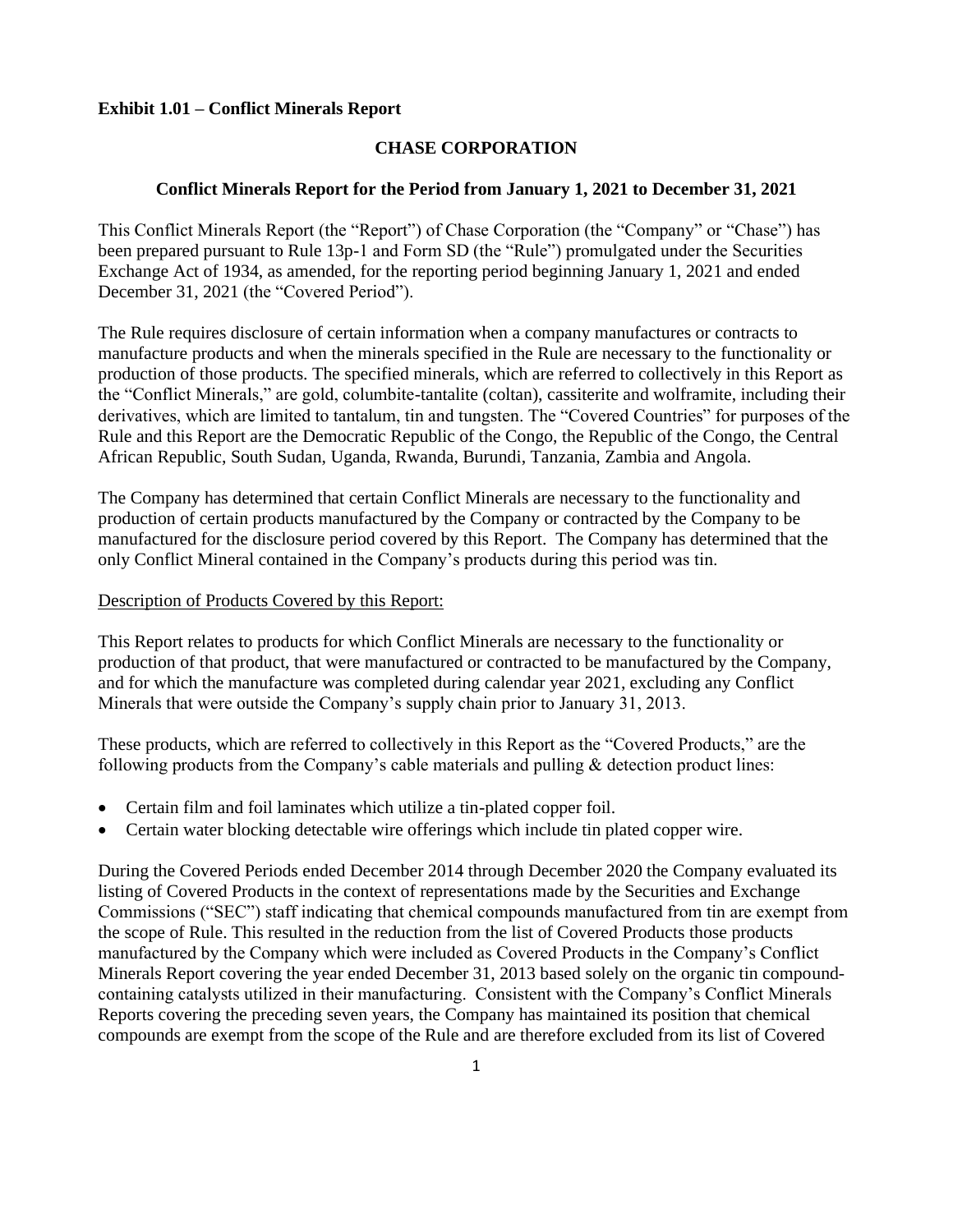Products for the year ended December 31, 2021. Chase is not a manufacturer of metal compounds, such as tin-containing catalysts.

# Description of Due Diligence Performed:

The Company has conducted in good faith a reasonable country of origin inquiry, which was reasonably designed and carried out to determine whether any of the Conflict Minerals utilized in the production of the Covered Products originated or may have originated in a Covered Country, and were not from recycled or scrap sources. As a result of that inquiry, which consisted of sending surveys to all of the Company's known direct suppliers of tin, further due diligence procedures on the source and chain of custody of the Conflict Minerals were deemed warranted.

The Company used the OECD Due Diligence Guidance for Responsible Supply Chains of Minerals from Conflict-Affected and High-Risk Areas (the "Guidance") in the performance of its due diligence procedures. Additional focus was placed on the Supplement on Tin, Tantalum and Tungsten, contained within the Guidance. The Guidance recommends, among other things, that downstream companies such as Chase identify, to the best of their efforts, and review the due diligence process of the smelters/refiners (i.e. upstream companies) in their supply chain and assess whether they adhere to due diligence measures put forward in the Guidance.

Performance of due diligence procedures under the Guidance includes a five-step framework for riskbased due diligence in the mineral supply chain:

- o Establish strong company management systems
- o Identify and assess risks in the supply chain
- o Design and implement a strategy to respond to identified risks
- o Carry out an independent private sector audit ("IPSA") of supply chain due diligence at identified points in the supply chain
- o Report annually on supply chain due diligence

Chase is committed to ensuring that Conflict Minerals contained in its products are sourced with due respect for human rights, avoiding any contribution to armed conflict through its supply chain practices, and supporting responsible development through such practices. At the same time, the Company does not ban the use of Conflict Minerals that originate in conflict-affected and high-risk areas when they are sourced in accordance with existing international standards. The Company has adopted a policy relating to Conflict Minerals, incorporating certain standards set forth in the Guidance. The policy outlines the Company's commitment to the responsible sourcing of its products and its expectations that its suppliers will be similarly committed to responsible sourcing in the supply chain. The Company's policy states, among other things, that suppliers should not supply the Company with any products or other materials that directly or indirectly finance or benefit armed groups in the Covered Countries; that suppliers are expected to source Conflict Minerals only from sources that are DRC conflict free (within the meaning of the Rule); that suppliers should develop policies, due diligence processes and management systems that are reasonably designed to prevent products or materials that are not DRC conflict free from entering the Company's supply chain; and that suppliers are expected to take steps to identify the smelter, refiner or mine from which Conflict Minerals originate, and to provide information to the Company necessary to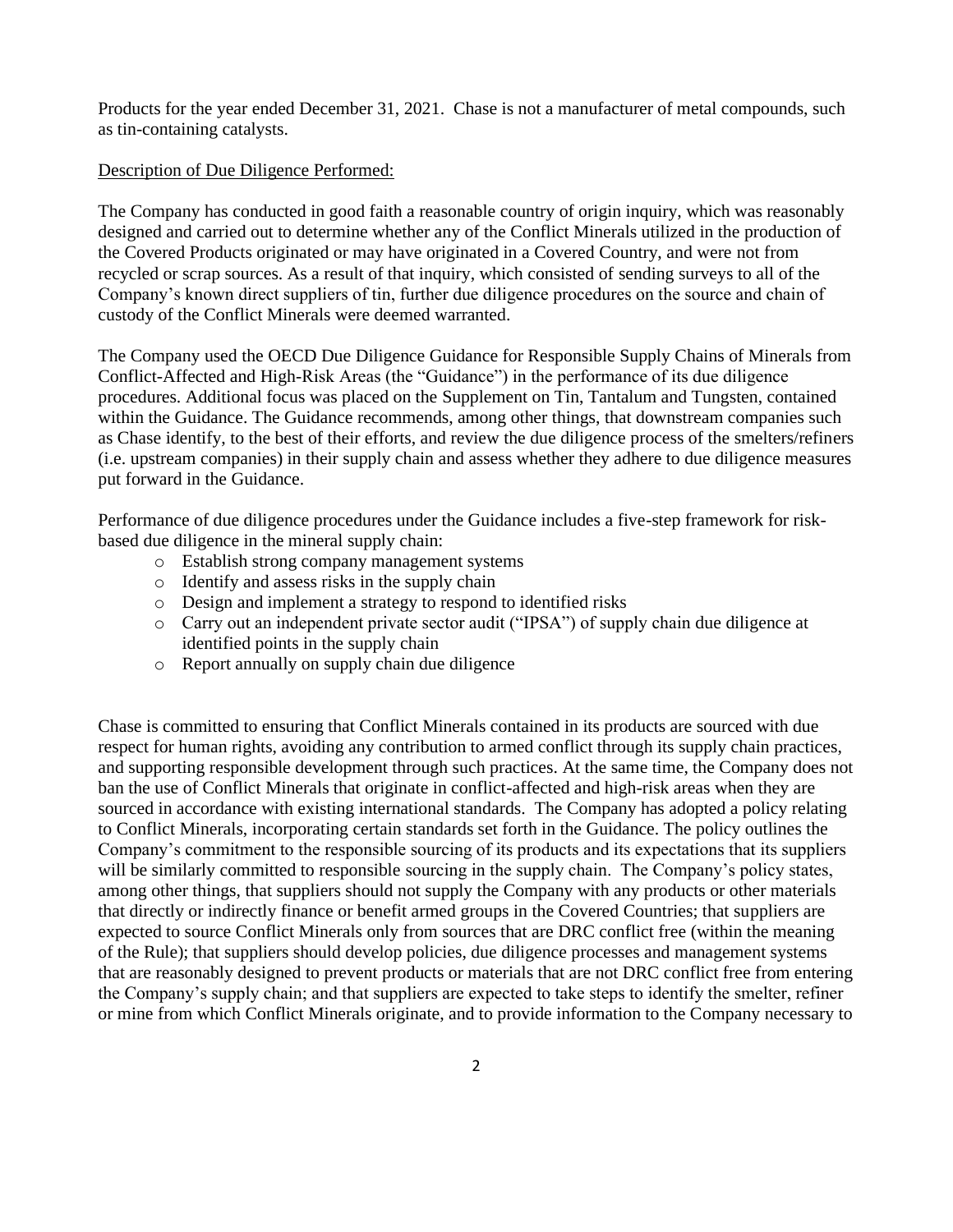facilitate its compliance efforts with respect to the Rule. The Company's Conflict Minerals policy is available on its corporate website, *[www.chasecorp.com](http://www.chasecorp.com/)*.

The Company does not purchase Conflict Minerals directly from mines, smelters or refiners. There may be multiple third parties in the supply chain between the ultimate manufacturer of the Covered Products and the original sources of Conflict Minerals. The Company must therefore rely on its suppliers to provide information regarding the origin of Conflict Minerals that are included in the Covered Products. The Company believes that the smelters and refiners of Conflict Minerals are best suited to identify the sources of Conflict Minerals, and therefore has taken steps to attempt to identify the applicable smelters and refiners in the Company's supply chain through its upstream suppliers.

The Company utilized a cross functional internal task force, including representation from operations, supply chain management, research & development and finance, to perform its reasonable country of origin inquiry and due diligence procedures for the Covered Period. The task force identified the Company's products whose raw material components were known or believed to contain Conflict Minerals. All suppliers of such raw material components were identified and surveyed as to inclusion or exclusion of Conflict Minerals in the raw material components and, if present, the origin of the raw material components. Surveys required suppliers to certify that they had implemented procedures to identify and monitor the origin of materials produced with Conflict Minerals. The EICC/GeSI Conflict Minerals Reporting Template (the "Template") was included with each survey sent out, and each applicable vendor was asked to complete it, along with the survey.

The Company received a response back from five of the six surveyed suppliers. Chase management analyzed each response received with a focus on vendors identified as supplying the Company with products or components containing Conflict Minerals. Based on the information that was provided by the suppliers and otherwise obtained through the due diligence process described above, Chase is not aware of any substantive evidence indicating that any Conflict Minerals which were utilized by Chase in the manufacture of Covered Products and which originated in the Covered Countries entered its supply chain in anyway other than through a certified Conflict Free Smelter (CFS), as identified on the internationally recognized Conflict-Free Smelter list ([www.responsiblemineralsinitiative.org](http://www.responsiblemineralsinitiative.org/)), or from smelters or refiners located in countries with known active ore production and not identified as either conflict regions or plausible countries engaged in smuggling materials containing conflict minerals (i.e. countries not defined as Level 2 or Level 3 on [www.responsiblemineralsinitiative.org\)](http://www.responsiblemineralsinitiative.org/). Furthermore, Chase is not aware of any evidence that any Conflict Minerals contained in its products manufactured during the Covered Period, have directly or indirectly financed or benefited any armed groups in the Covered Countries. Chase has listed all smelters and refiners identified during the due diligence process for the Covered Period for the Covered Products in Annex 1 below.

### Additional steps:

Chase supports the aims and goals of Section 1502 of the Dodd Frank Wall Street Reform and Consumer Protection Act. The Company has put in place processes to proactively monitor current suppliers. The Company will continue to engage its current suppliers to obtain accurate and complete information concerning the origin of Conflict Minerals in the Company's supply chain, and will encourage its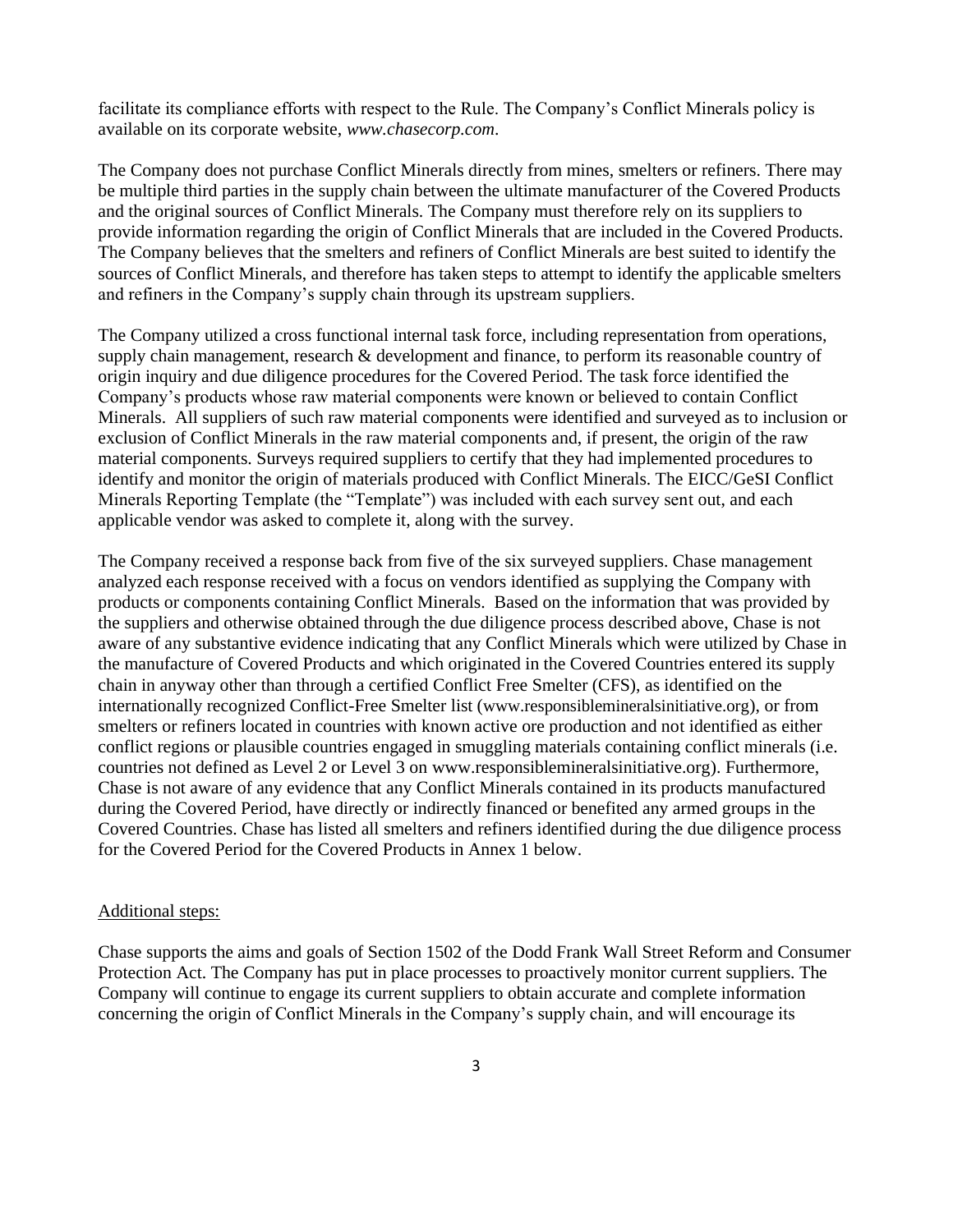suppliers to implement responsible sourcing from smelters and refiners who have obtained a "conflict free" designation from an independent, third-party auditor.

Beginning in calendar 2014, Chase began requiring specific certifications as to the DRC conflict free status, or equivalent, of potential future suppliers, prior to initiating business with them.

Chase has established a dedicated email address, *[conflictminerals@chasecorp.com](mailto:conflictminerals@chasecorp.com)*, and encourages its employees, suppliers and other interested parties to contact the Company regarding its Conflict Minerals Policy. Additionally, Chase has enhanced the scope of its 'Alert Line', which is publicly available via the Company's internet website. This line can be used as a mechanism which would allow any interested party (affected persons or whistleblowers) to voice concerns regarding the circumstances of mineral extraction, trade, handling and export in a conflict-affected and high risk area. These grievance mechanisms will allow further means for the Company to be alerted of risks in its supply chain.

These steps have been taken by the Company to mitigate the risk that Conflict Minerals utilized in the manufacturing of its products benefit armed groups and to improve its due diligence procedures.

While Chase does not purchase any raw materials directly from any smelters or refiners, it does recognize the Guidance requires a dynamic process, and will continue to analyze its supply chain, and work with its vendors to overcome practical challenges and effectively discharge the due diligence recommendations contained in the Guidance, in an effort to fulfill the goals of Section 1502 of the Dodd Frank Wall Street Reform and Consumer Protection Act.

# Description of facilities used to process the Conflict Minerals in the Covered Products; efforts to determine the mine or location of origin; and description of the countries of origin:

As a result of its reasonable country of origin inquiry and due diligence procedures, Chase is not aware of any substantive evidence indicating that any Conflict Minerals which were utilized by Chase in the manufacture of Covered Products and which originated in the Covered Countries entered its supply chain in anyway other than through a certified Conflict Free Smelter (CFS), as identified on the internationally recognized Conflict-Free Smelter list [\(www.responsiblemineralsinitiative.org\)](http://www.responsiblemineralsinitiative.org/), or from smelters or refiners located in countries with known active ore production and not identified as either conflict regions or plausible countries engaged in smuggling materials containing conflict minerals (i.e. countries not defined as Level 2 or Level 3 on [www.responsiblemineralsinitiative.org\)](http://www.responsiblemineralsinitiative.org/). Furthermore, the Company is unaware of any evidence that any Conflict Minerals contained in products manufactured by it during the Covered Period have directly or indirectly financed or benefited any armed groups in the Covered Countries. Based on the information that has been obtained to date, the Company has preliminarily determined that most, if not all, of the tin utilized in its Covered Products was likely smelted or refined by the smelters/refiners included in Annex 1 below.

### Independent Private Sector Audit ("IPSA"):

In this Report for the period ended December 31, 2021, the Company has not voluntarily elected to describe any of its Covered Products as "DRC conflict free" and, as a result, has not obtained an IPSA. Under the current US Court of Appeals ruling, an IPSA is only required when a company voluntarily elects to describe a product as "DRC conflict free" in its Conflict Minerals Report.